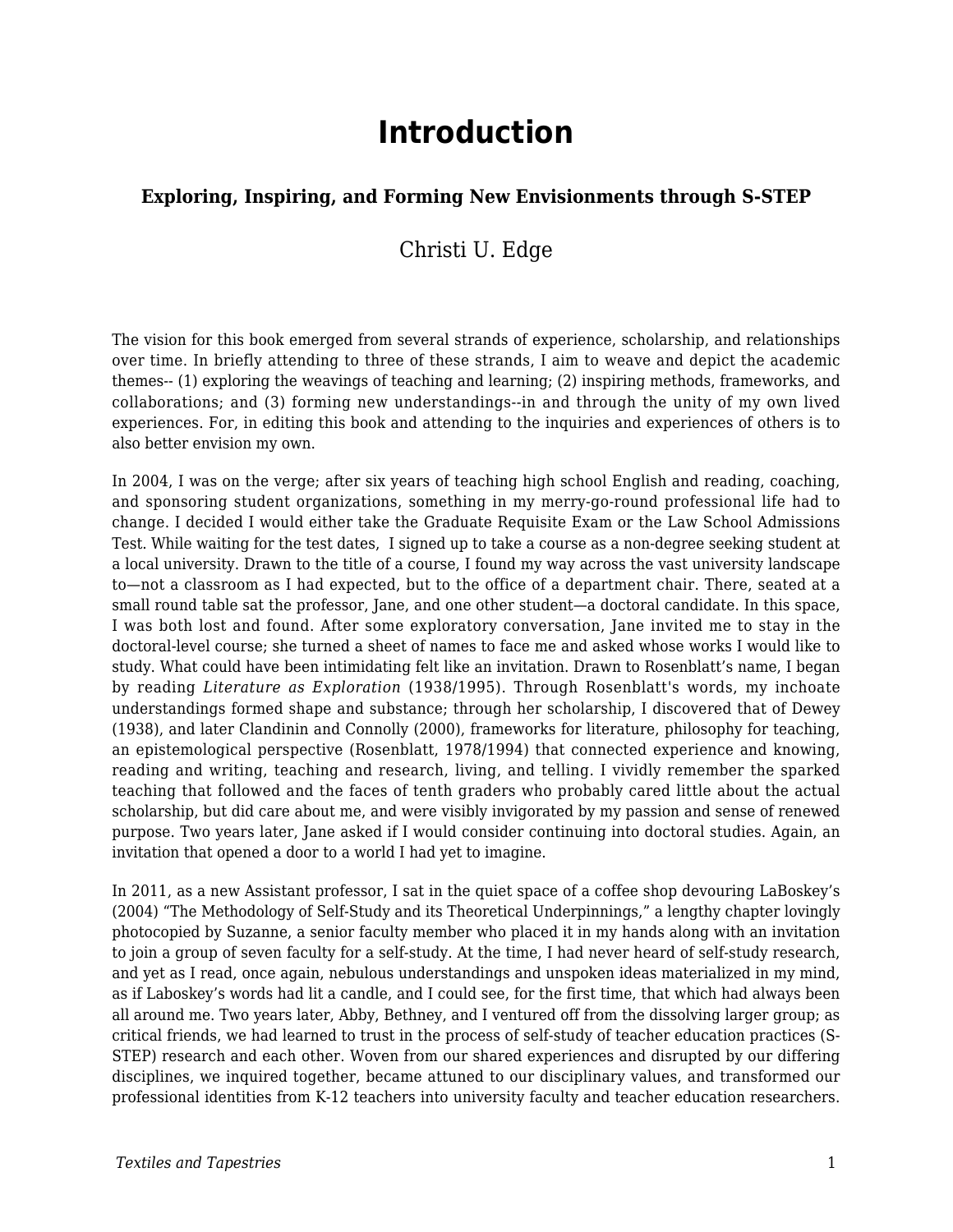Together, we formed a cross-disciplinary perspective that has made prismatic the possibilities of exploring, envisioning, and re-envisioning our practices and our lives as educators and researchers.

In 2014, Alan Ovens and Dawn Garbett, program chairs for the Castle conference, invited Abby, Bethney, and I to join a group who had planned to walk to the sixteenth century Lamb Inn for a bite to eat. Somehow, we'd missed the group, and we didn't know the way. Having heard stories of the treacherous, thistle-lined roadside walk to the iconic inn, but no experience ourselves, we decided to embark and find our way. Through corn fields, cow pastures, then the thistles along the shoulderless, winding road with its fast-flying cars and many blind corners, we arrived. Geoff Mills was seated at the head of the table, and, we thought, acting a bit like Biff from the movie *Back to the Future*. Confident, leading, and with a watchful eye, inquiring who the three "graduate students" were as we joined the group**.** Two years later, I stood alone in the open space outside the Castle pub; Renee offered me a chair and the invitation to join an in-progress conversation…with Biff and his critical friend, Todd. Reading my face, Todd recognized my caution in joining the conversation. He, of course, was unaware that for the past two years, Abby, Bethney, and I had often joked about our experience at the Lamb Inn and replayed all the ways in which we could have responded with more authority to "Biff's" overly confident ways. Todd called me out; with candor and care, his question began a way to attend to my emotions and perceptions. As I shared conversations with this small group, my perceptions of what was once clear, was no longer. "Biff" was not at all who we had initially thought he was. My boundaries broken, my heart and mind opened, I saw Biff, Geoff, for the first time. In the morning, as we joined the others for breakfast, I vividly remember pulling Abby and Bethney aside-- "Oh, and by the way, we are friends with Biff and his cronies now." Ironically, neither Abby nor Bethney pushed back on that fact. If one had experienced something that changed the perspective from which she was seeing, then the others accepted that as a new truth. Such is the bond, the gift of self-study and critical friendships--knowing when to push, when to ask, when to listen, accept, and to learn to create spaces for growth and change. One's personal experiences have a way of becoming familiar and personal for those in which the experiences were shared; as critical friends, we could envision how the inner life stitched rapidly, could now be unstitched and re-envisioned.

Woven from these threads of experiences, questions, opportunities offered by others, invitations—to enter into a class, to select and to study the works of a scholar, to participate in a self-study, to venture out in the unknown together, to find or make a footpath, to pull up a chair in the open space outside the Castle pub—creates spaces in which we can rethink and re-envision, reframe, to see and re-see practices through the language of scholarship, to articulate the joys and challenges in teaching and learning, in discovering assumptions, scholarship and inquiry, heightened in, by, and through interactions, relationships with others--the community of scholars who are, have been, and are becoming S-STEP.

May this book be a light to illuminate the important, complex, messy-beautiful, purposeful-responsive work of teaching and teacher education practices inquired into and advanced through S-STEP research. May it begin conversations and evoke us to find or to make a way. May the questions and critical inquiries of others lead to reframing understandings, relationships, and help us to see ourselves differently as a result. May we dare to explore, become lost- and found again.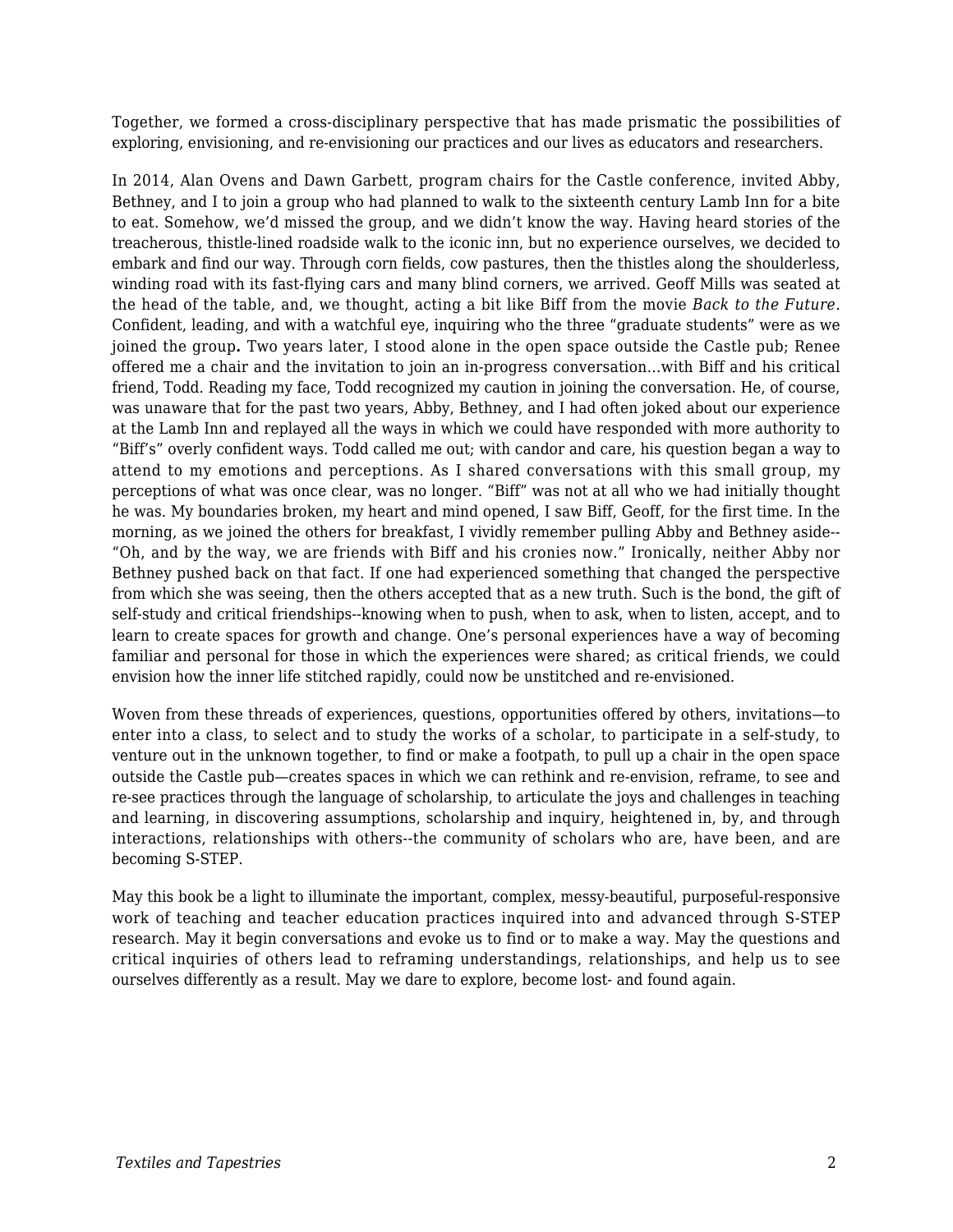## **Textiles and Tapestries: Self Study for Envisioning New Ways of Knowing**

Interrelated, dynamic and generative in nature, each chapter in *Textiles and Tapestries: Self-Study for Envisioning New Ways of Knowing* emerges from a complex interplay of personal, professional, temporal, relational, sociopolitical contexts; through self-initiated inquiry that is improvement aimed and utilizes myriad methods, frameworks, interactions, and exemplars of practice for purposes of informing self and others (LaBoskey, 2004). Section one illuminates the *why*—to explore, discover, know, uncover, and understand—by lending focus to the process of exploring and making meaning from weaving inquiry, teaching, and learning through self-study. Section two illuminates the *how*— the act of making new meaning, forming new relationships, creating the tapestries and textiles of knowing by attending to the tools and crafting processes in studying teaching and professional practices. Chapters in this section highlight inventive methods, collaborations, frameworks, and settings. Part three—the *what*—illuminates the new wonderings and knowings we envision and generate (Langer, 2011) from and through doing self-study research.

The initial vision for this edited book was crafted in conjunction with the planned 13th International Conference on Self-Study of Teacher Education Practices, to be held at Herstmonceux Castle, East Sussex, England in July 2020. In the spring of 2018, when our work as conference chairs began—or even six months ago—we could never have imagined the present context in which we now work. The status quo checked, life as we know it put on hold and likely transformed forever. We are living history.

In co-editing this book during this novel time, I am reminded of the role we collectively play in making—making meaning, making a difference in our classrooms, in our communities, and across continents. I am inspired and troubled by the responsibility of teaching, enacting, and becoming. Selfstudy of teaching and teacher education practices (S-STTEP) provides a broad and sturdy frame, a metaphorical loom, tools and techniques, exemplars, the strength of many strands woven and rewoven over time, diverse contexts, across the globe—tapestries ever unfolding. May this book offer opportunities to trace and retrace threads of thought, experience, practice, identity, relationships—to ponder the paths of inquiry, to celebrate, to wonder into, to dare to envision what has not yet been. We are textile, tapestry—together, a volume of texts, a collective story (a my-your-our story) filled with tensions, inciting incidents, characters who inspire, invite, disrupt and challenge; together, we are able to illuminate, to advocate, create new leads, open spaces, and, through self-study research, to make the invisible stitchings of teaching, teacher education, and research more visible to self and others for purposes of democracy, for equity, for freedom—now and for future posterity (United Nations, n.d.).

This book is dedicated with appreciation to those whose weavings now take a quieter turn toward the tapestries of retirement--John Loughran, Tom Russell, Hafdís Guðjónsdóttir, Deb Tidwell, Geoff Mills, and many more—your tapestries live on, inspiring us, woven in and through us, becoming in the everunfolding textiles and tapestries we form as we continue on, begin anew, forge spaces, and craft tools for what is yet to come. Thank you for strengthening our fabric, for making and being a difference, and, in the words of Emerson, for being "an opener of doors for such as come after thee."

Christi Edge, Marquette, Michigan, USA,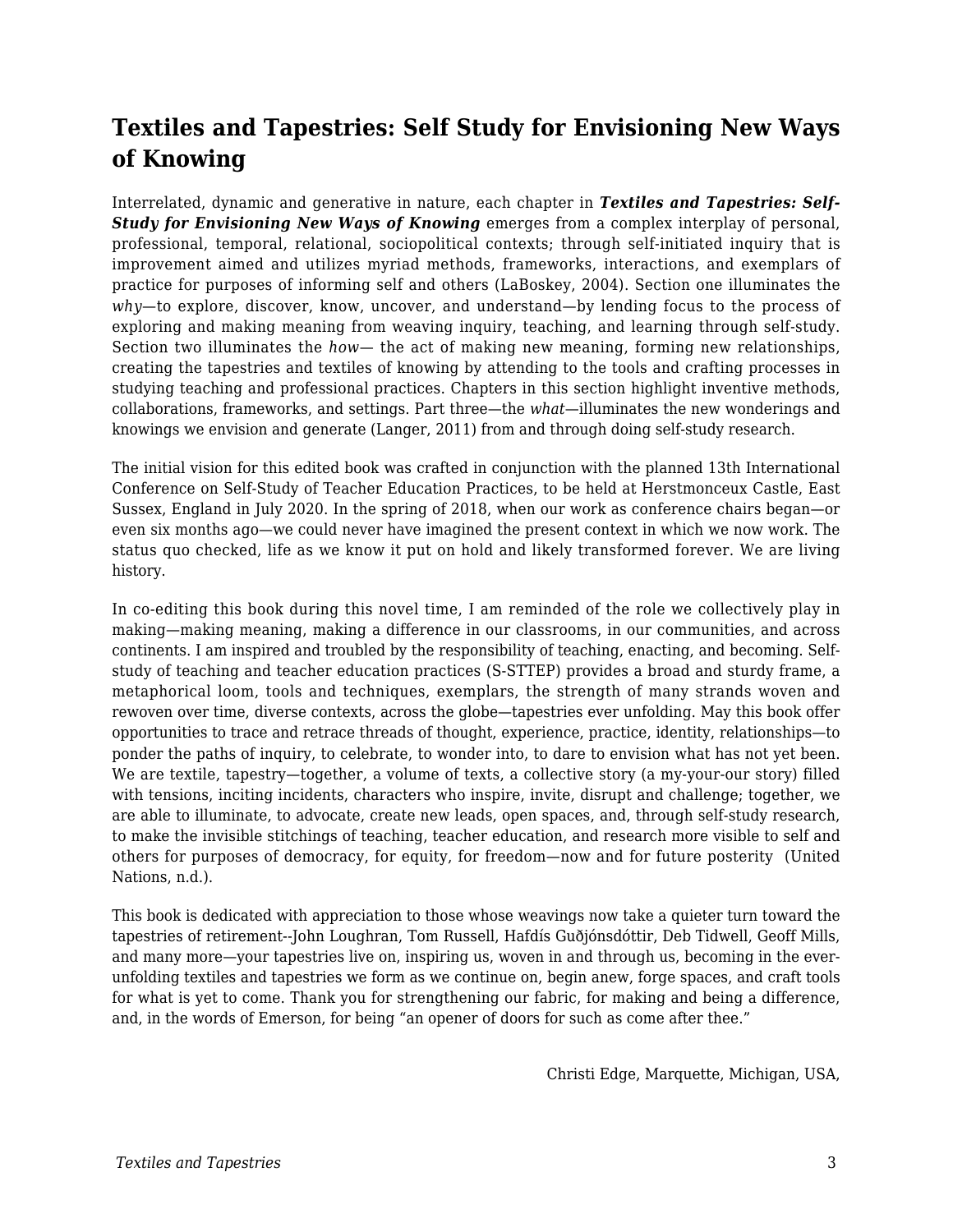### **References**

Clandinin, D. J., & Connelly, F. M. (2000). *Narrative inquiry: Experience and story in qualitative research*. Jossey-Bass.

Dewey, J. (1938). *Experience and education*. Simon & Schuster.

Emerson, R. W. (1903-1904). The complete works of Ralph Waldo Emerson: Society and solitude (Vol. 7). (p. 444) Houghton, Mifflin. retrieved fro[m https://quod.lib.umich.edu/e/emerson/](https://quod.lib.umich.edu/e/emerson/)

LaBoskey, V. K. (2004). The methodology of self-study and its theoretical underpinnings. In J. J. Loughran, M. L. Hamilton, V. K. LaBoskey, & T. Russell (Eds.), *International handbook of self-study of teaching and teacher education practices* (pp. 817-869). Springer.

Langer, J.A. (2011). *Envisioning knowledge: Building literacy in the academic disciplines*. New York, NY: Teachers College Press.

Rosenblatt, L. (1938/1995). *Literature as exploration*. MLA.

Rosenblatt, L. (1978/1994). *The reader, the text, the poem: The transactional theory of the literary work*. Southern Illinois University Press.

United Nations (n.d.). Democracy. *United Nations: Peace, dignity and equality on a healthy planet*. Retrieved from<https://www.un.org/en/sections/issues-depth/democracy/>



Edge, C. (2020). Introduction: Exploring, Inspiring, and Forming New Envisionments